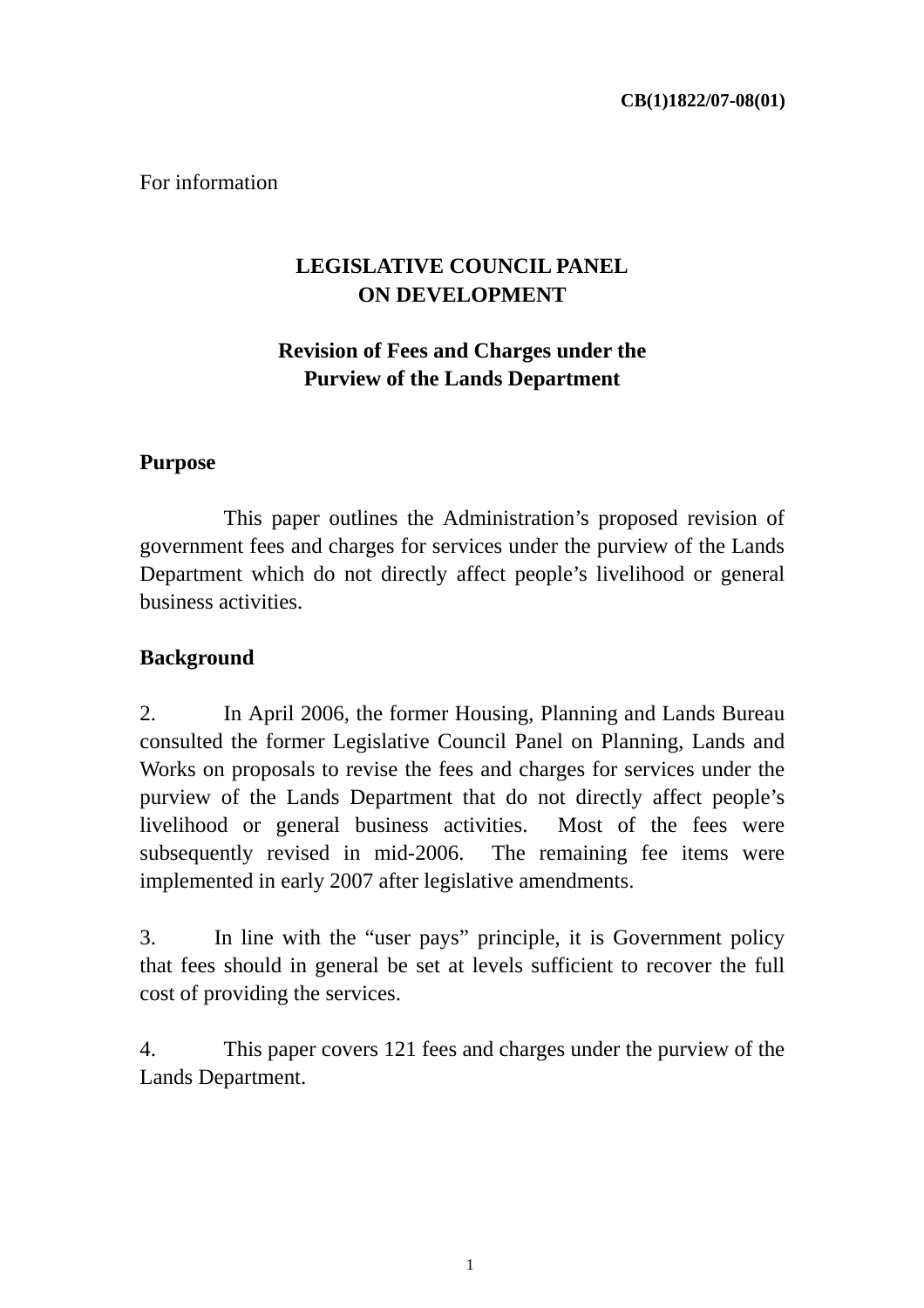### **The Proposal**

- 5. The fee revision proposal covers the fee items relating to
	- (a) land services (both administrative and legal) provided by the Lands Department; and
	- (b) provision of copies of documents and government information to the public by the Lands Department.

6. Taking into account affordability and acceptability, we propose that the fees that are recovering at a rate below the full cost level should be brought to the full-cost recovery level gradually in accordance with the following Government-wide general guidelines for fee increases –

- (a) to achieve full-cost recovery within seven years for those fees with an existing cost recovery rate of less than 40% of target, through an about 20% increase;
- (b) to achieve full-cost recovery within three to seven years for those fees with an existing cost recovery rate of between 40% and 70% of target, through an about 15% increase; and
- (c) to achieve full-cost recovery within one to three years for those fees with an existing cost recovery rate of over 70% of target, through an about 10% or lower increase.

7. Costing exercises have been carried out recently to review the costs of the fee items. They reveal 1 reduction and 120 increases in accordance with the guidelines in paragraph 6 above. The proposed fee adjustments range from a reduction of about 8% to an increase of about 20%. Details of the proposal are at the *Annex*. We propose to revise the fees in 2008.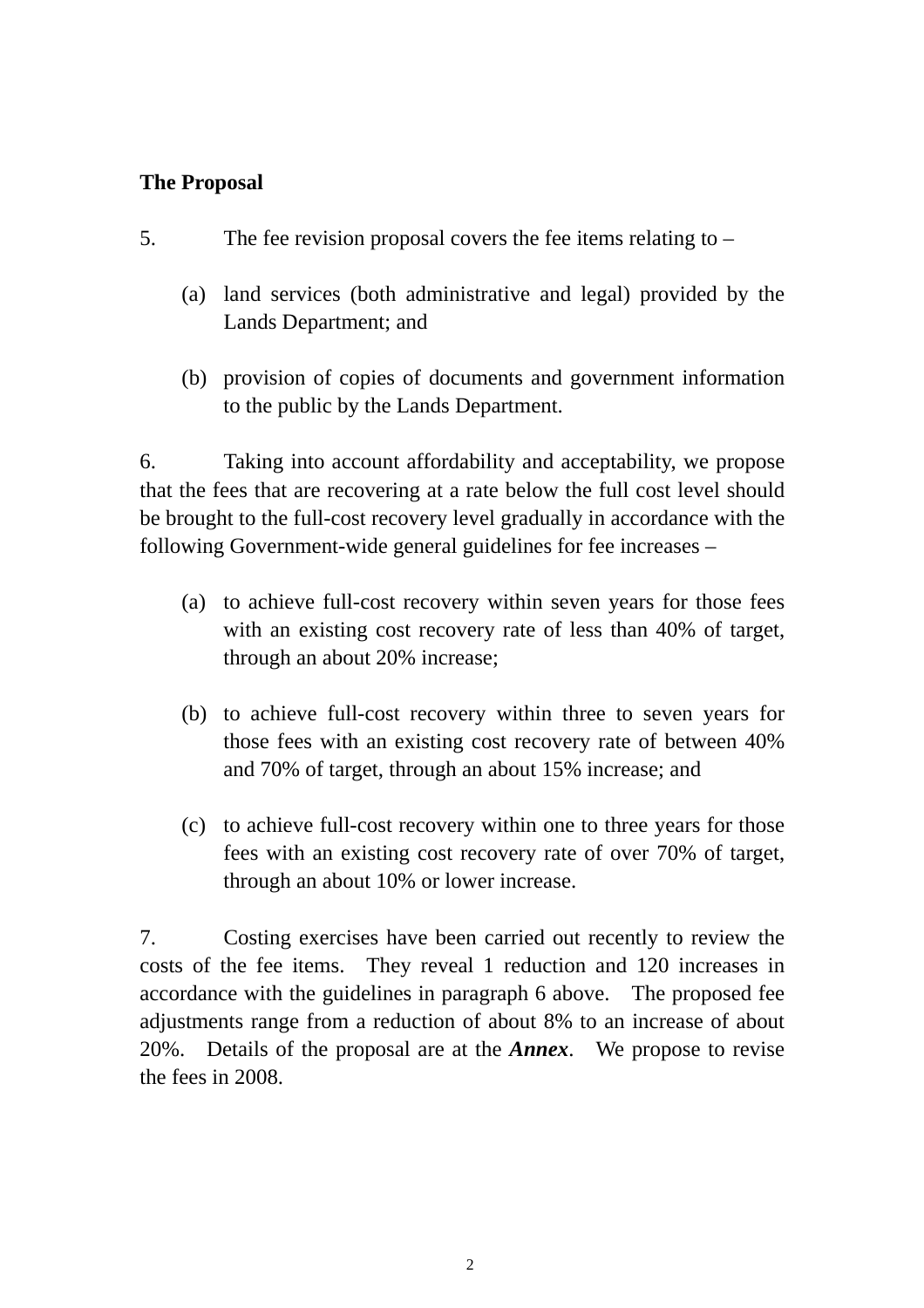### **Efficiency Improvement Measures**

8. We have been taking measures to reduce or contain cost of our services through implementing efficiency initiatives, reprioritizing service provision and streamlining procedures. Such efficiency savings and improvement measures have been factored into the calculation of costs for individual fee items.

## **Financial Implication**

9. When the proposed fees and charges adjustments are implemented, there will be a net increase of about \$7.5 million in revenue per annum.

### **Way Forward**

10. Members are invited to note the proposed revision of fees and charges as set out in paragraphs 5 to 7 above.

Development Bureau June 2008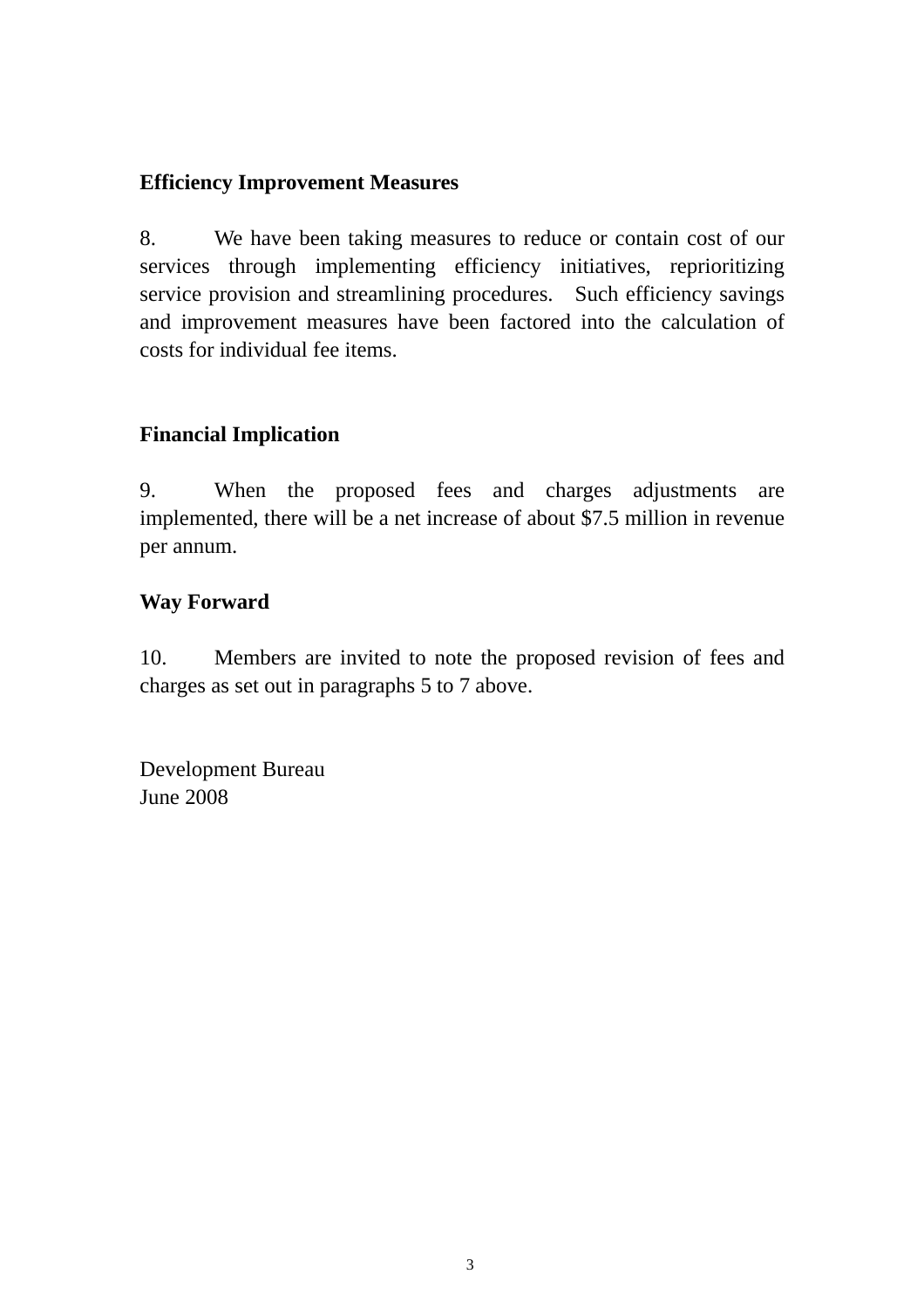|                |                                                                                                                                                                                                  |                                        | <b>Existing Fee</b> |                          |                    | Proposed Fee                                   |                                                 |
|----------------|--------------------------------------------------------------------------------------------------------------------------------------------------------------------------------------------------|----------------------------------------|---------------------|--------------------------|--------------------|------------------------------------------------|-------------------------------------------------|
| Item           | Description of Fee                                                                                                                                                                               | Full Cost at<br>2007-08<br>price level | Amount              | Cost<br>recovery<br>rate | Proposed<br>Amount | Proposed<br>amount of<br>increase/<br>decrease | Proposed<br>percentage<br>increase/<br>decrease |
|                |                                                                                                                                                                                                  | $(\$)$                                 | $(\$)$              |                          | $(\$)$             | $(\$)$                                         |                                                 |
|                | (a) Land services (both administrative and legal) provided by the Lands Department                                                                                                               |                                        |                     |                          |                    |                                                |                                                 |
| $\mathbf{1}$   | Fee for preparation, signing and<br>issue of Government lease and<br>counterpart                                                                                                                 | 42,938                                 | 39,950              | 93%                      | 42,950             | 3,000                                          | 7.5%                                            |
| 2              | Fee for surrender of Government<br>lease or other tenancy from the<br>Government (except in exchange for<br>a new grant of land for NT Small<br>House cases) for cases of 1-100 lots<br>(Note 1) | 16,386                                 | 15,250              | 93%                      | 16,400             | 1,150                                          | 7.5%                                            |
| 3              | Fee for Government Built Housing<br>Schemes - underlease                                                                                                                                         | 3,499                                  | 2,770               | 79%                      | 3,050              | 280                                            | 10.1%                                           |
| $\overline{4}$ | Fee for Government Built Housing<br>Schemes - deed of surrender                                                                                                                                  | 2,518                                  | 2,330               | 93%                      | 2,520              | 190                                            | 8.2%                                            |
| 5              | Fee for Government Built Housing<br>Schemes - mortgage / legal charge                                                                                                                            | 2,535                                  | 2,350               | 93%                      | 2,540              | 190                                            | 8.1%                                            |
| 6              | Fee for Government Built Housing<br>Schemes - reassignment                                                                                                                                       | 1,407                                  | 1,300               | 92%                      | 1,410              | 110                                            | 8.5%                                            |
| $\overline{7}$ | Fee for Government Built Housing<br>Schemes - deed of variation of<br>underlease                                                                                                                 | 1,702                                  | 1,570               | 92%                      | 1,700              | 130                                            | 8.3%                                            |
| 8              | Fee for Government Built Housing<br>Schemes - deed of release                                                                                                                                    | 1,940                                  | 1,790               | 92%                      | 1,940              | 150                                            | 8.4%                                            |
| 9              | Fee for Government Built Housing<br>Schemes - deed of disclaimer                                                                                                                                 | 1,609                                  | 1,490               | 93%                      | 1,610              | 120                                            | 8.1%                                            |
| 10             | Fee for Government Built Housing<br>Schemes - undertaking                                                                                                                                        | 2,287                                  | 1,780               | 78%                      | 1,960              | 180                                            | 10.1%                                           |
| 11             | Fee for Government Built Housing<br>Schemes (transfer of title to civil<br>servant - assignment)                                                                                                 | 3,989                                  | 2,200               | 55%                      | 2,530              | 330                                            | 15.0%                                           |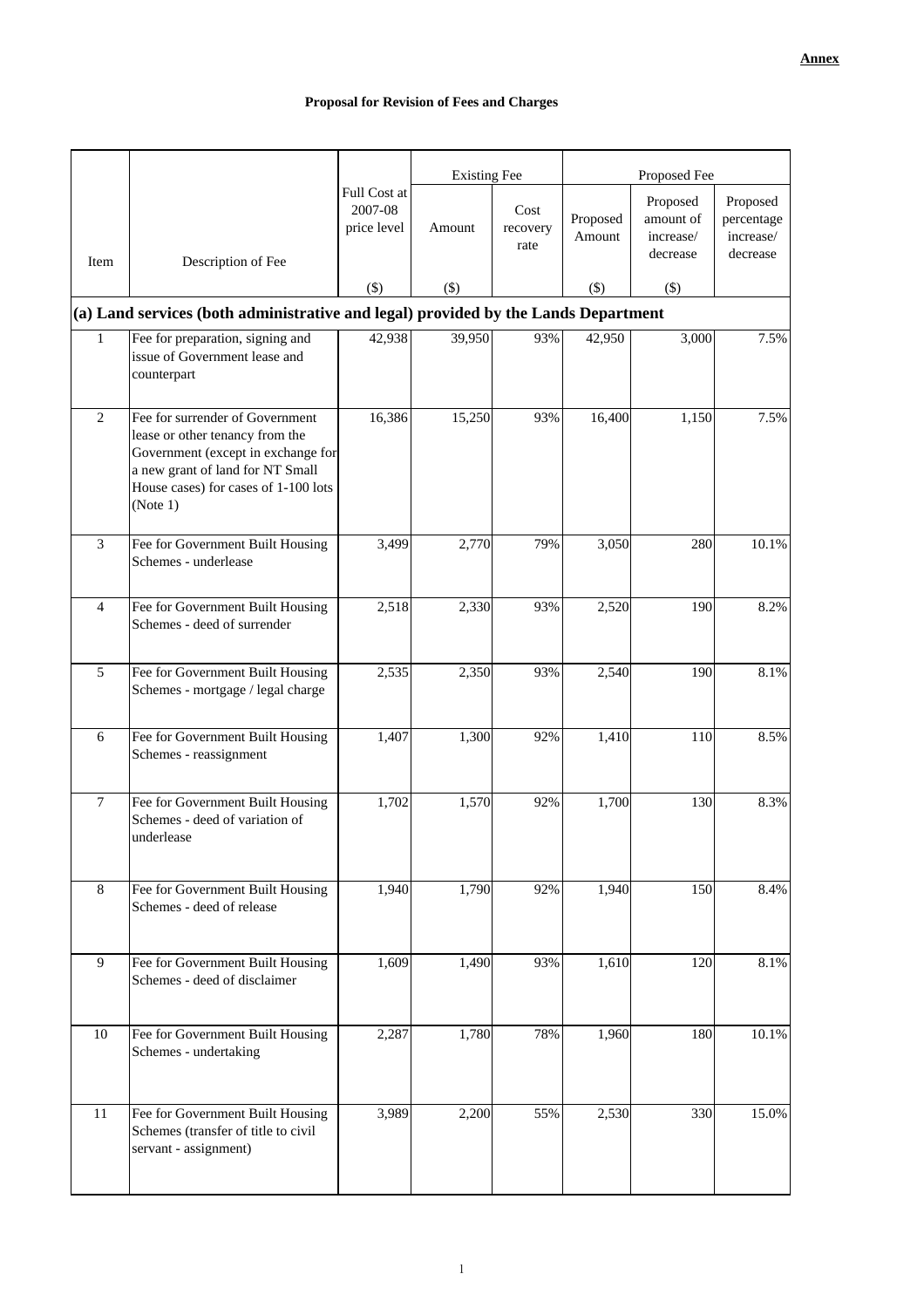|      |                                                                                                                 |                                        | <b>Existing Fee</b> |                          | Proposed Fee       |                                                |                                                 |
|------|-----------------------------------------------------------------------------------------------------------------|----------------------------------------|---------------------|--------------------------|--------------------|------------------------------------------------|-------------------------------------------------|
|      |                                                                                                                 | Full Cost at<br>2007-08<br>price level | Amount              | Cost<br>recovery<br>rate | Proposed<br>Amount | Proposed<br>amount of<br>increase/<br>decrease | Proposed<br>percentage<br>increase/<br>decrease |
| Item | Description of Fee                                                                                              |                                        |                     |                          |                    |                                                |                                                 |
| 12   | Fee for Government Built Housing<br>Schemes (transfer of title to civil<br>servant - legal charge)              | $(\$)$<br>2,610                        | $(\$)$<br>1,990     | 76%                      | $(\$)$<br>2,190    | $(\$)$<br>200                                  | 10.1%                                           |
| 13   | Fee for Government Built Housing<br>Schemes (transfer of title to civil<br>servant - discharge of legal charge) | 2,135                                  | 1,660               | 78%                      | 1,830              | 170                                            | 10.2%                                           |
| 14   | Fee for Government Built Housing<br>Schemes - nomination of beneficial<br>successor                             | 1,065                                  | 985                 | 92%                      | 1,070              | 85                                             | 8.6%                                            |
| 15   | Fee for Government Built Housing<br>Schemes - appointment of<br>appointed guardian                              | 772                                    | 715                 | 93%                      | 770                | 55                                             | 7.7%                                            |
| 16   | Fee for Co-operative Building<br>Societies - mortgage                                                           | 1,983                                  | 1,830               | 92%                      | 1,980              | 150                                            | 8.2%                                            |
| 17   | Fee for Co-operative Building<br>Societies - reassignment                                                       | 1,848                                  | 1,230               | 67%                      | 1,410              | 180                                            | 14.6%                                           |
| 18   | Fee for Co-operative Building<br>Societies (transfer of title to civil<br>servant - assignment)                 | 3,136                                  | 2,170               | 69%                      | 2,500              | 330                                            | 15.2%                                           |
| 19   | Fee for Co-operative Building<br>Societies (transfer of title to civil<br>servant - legal charge)               | 1,617                                  | 1,500               | 93%                      | 1,620              | 120                                            | $8.0\%$                                         |
| 20   | Fee for Co-operative Building<br>Societies (transfer of title to civil<br>servant - discharge of legal charge)  | 1,850                                  | 1,130               | 61%                      | 1,300              | 170                                            | 15.0%                                           |
| 21   | Fee for consent to agreement for<br>sale and purchase                                                           | 23,688                                 | 22,400              | 95%                      | 23,700             | 1,300                                          | 5.8%                                            |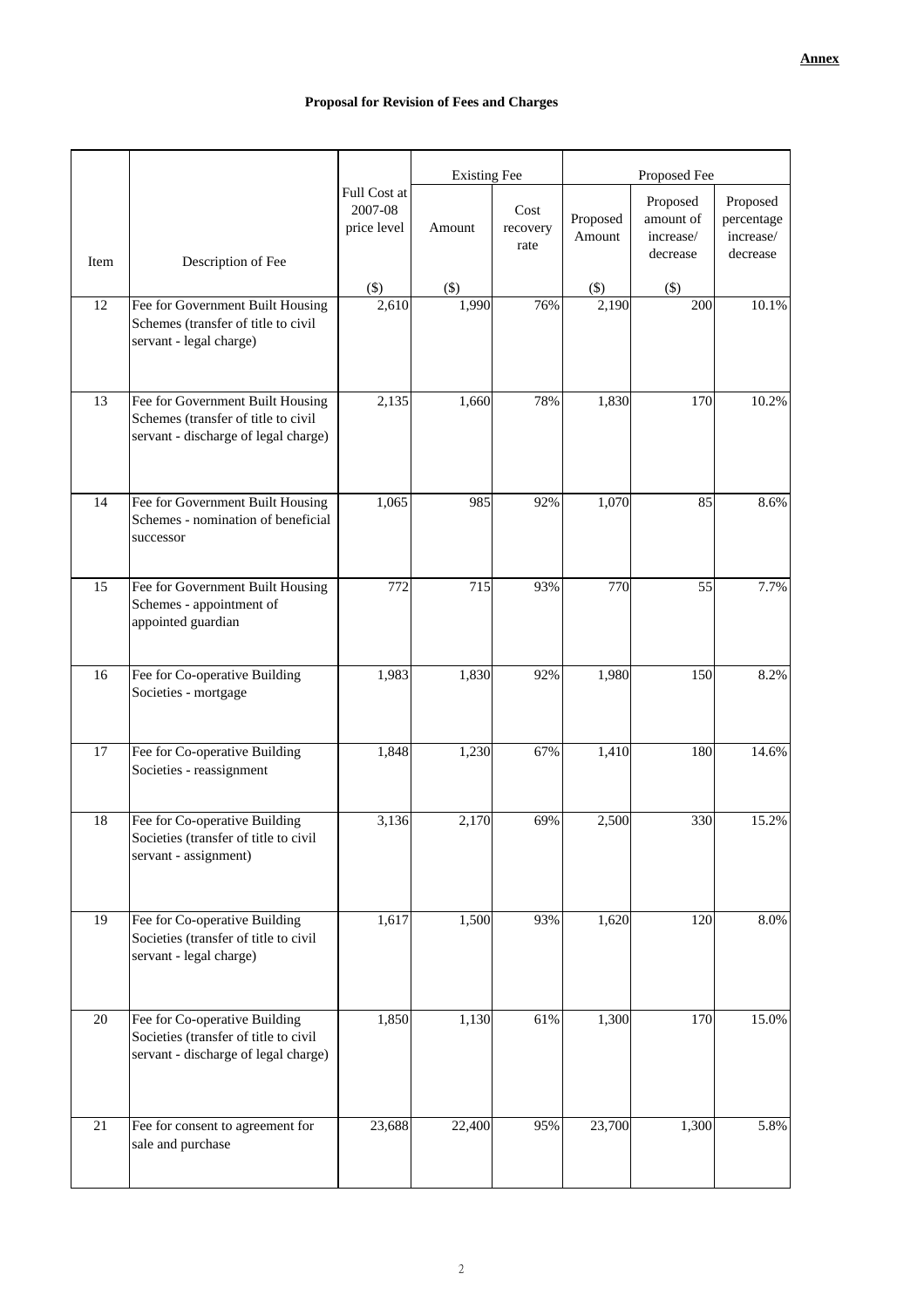|      |                                                                                                                                                        |                                        | <b>Existing Fee</b> |                          |                    | Proposed Fee                                   |                                                 |
|------|--------------------------------------------------------------------------------------------------------------------------------------------------------|----------------------------------------|---------------------|--------------------------|--------------------|------------------------------------------------|-------------------------------------------------|
| Item | Description of Fee                                                                                                                                     | Full Cost at<br>2007-08<br>price level | Amount              | Cost<br>recovery<br>rate | Proposed<br>Amount | Proposed<br>amount of<br>increase/<br>decrease | Proposed<br>percentage<br>increase/<br>decrease |
|      |                                                                                                                                                        | \$)                                    | $(\$)$              |                          | $(\$)$             | $($ \$ $)$                                     |                                                 |
| 22   | Fee for consent to assignment, deed<br>of exchange, etc.                                                                                               | 20,852                                 | 19,600              | 94%                      | 20,850             | 1,250                                          | 6.4%                                            |
| 23   | Fee for consent to tenancy<br>agreement                                                                                                                | 3,180                                  | 2,960               | 93%                      | 3,180              | 220                                            | 7.4%                                            |
| 24   | Fee for consent to building<br>mortgage/charge                                                                                                         | 7,073                                  | 6,580               | 93%                      | 7,070              | 490                                            | 7.4%                                            |
| 25   | Fee for consent to further building<br>mortgage/charge                                                                                                 | 4,686                                  | 4,360               | 93%                      | 4,690              | 330                                            | 7.6%                                            |
| 26   | Fee for consent to amendment to<br>approved form of agreement for sale<br>and purchase, deed of mutual<br>covenant, etc.                               | 4,891                                  | 4,550               | 93%                      | 4,890              | 340                                            | 7.5%                                            |
| 27   | Fee for consent to deed of variation<br>of approved building mortgage<br>and/or further charge                                                         | 5,800                                  | 5,400               | 93%                      | 5,800              | 400                                            | 7.4%                                            |
| 28   | Fee for approval of deed of mutual<br>covenant                                                                                                         | 77,025                                 | 71,700              | 93%                      | 77,050             | 5,350                                          | 7.5%                                            |
| 29   | Fee for approval of sub-deed of<br>mutual covenant, supplementary<br>deed of mutual covenant or separate<br>management agreement                       | 25,871                                 | 24,050              | 93%                      | 25,850             | 1,800                                          | 7.5%                                            |
| 30   | Administrative fee for entry onto<br>government land for various<br>geotechnical exploration purposes<br>by adjoining owners, developers or<br>tenants | 32,523                                 | 22,100              | 68%                      | 25,400             | 3,300                                          | 14.9%                                           |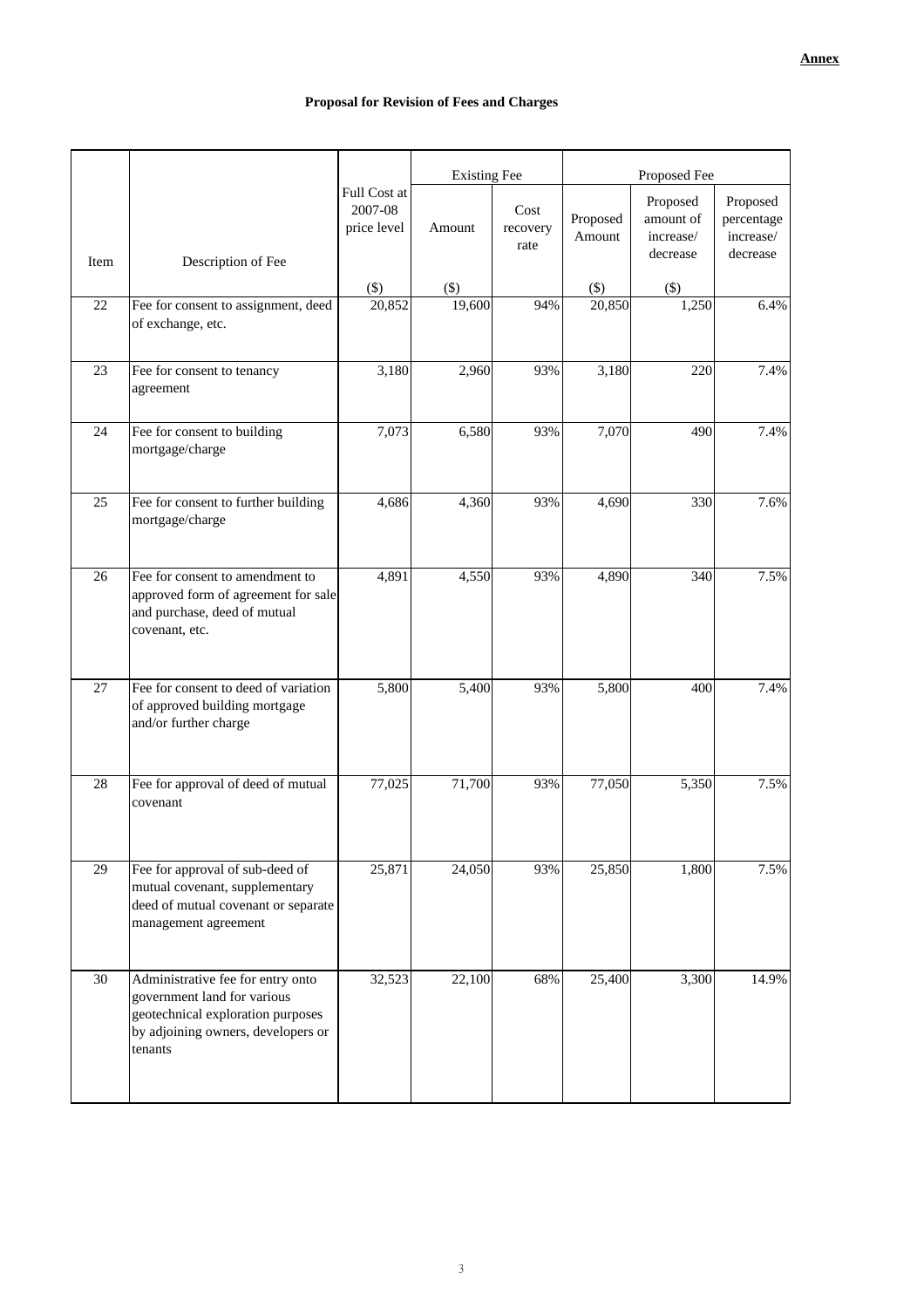|      |                                                                                                                                                                                                                                                                                                                                                                                                                                                      |                                        | <b>Existing Fee</b> |                          |                    | Proposed Fee                                   |                                                 |
|------|------------------------------------------------------------------------------------------------------------------------------------------------------------------------------------------------------------------------------------------------------------------------------------------------------------------------------------------------------------------------------------------------------------------------------------------------------|----------------------------------------|---------------------|--------------------------|--------------------|------------------------------------------------|-------------------------------------------------|
| Item | Description of Fee                                                                                                                                                                                                                                                                                                                                                                                                                                   | Full Cost at<br>2007-08<br>price level | Amount              | Cost<br>recovery<br>rate | Proposed<br>Amount | Proposed<br>amount of<br>increase/<br>decrease | Proposed<br>percentage<br>increase/<br>decrease |
|      |                                                                                                                                                                                                                                                                                                                                                                                                                                                      | $(\$)$                                 | $(\$)$              |                          | $(\$)$             | $(\$)$                                         |                                                 |
| 31   | Fixed administrative fee for private<br>treaty grant, extension, modification<br>(except for non-profit-making<br>purposes, under the NT Small<br>House Policy, those granted for<br>cutting slopes for remedial works<br>and those to non-profit<br>making bodies for non-profit<br>making purposes and nominal<br>premium grant cases) plus fee of<br>\$12,100 per \$1M (or part) of the<br>land value (subject to an upper limit<br>of \$241,900) | 267,347                                | 27,600              | 10%                      | 33,100             | 5,500                                          | 19.9%                                           |
| 32   | Administrative fee for technical<br>modification                                                                                                                                                                                                                                                                                                                                                                                                     | 36,101                                 | 18,650              | 52%                      | 21,450             | 2,800                                          | 15.0%                                           |
| 33   | Administrative fee for modification<br>by means of "No Objection" letter                                                                                                                                                                                                                                                                                                                                                                             | 121,664                                | 27,600              | 23%                      | 33,100             | 5,500                                          | 19.9%                                           |
| 34   | Administrative fee for short term<br>waiver (of the use of the land) for<br>new application or amendment/<br>modification to existing waiver                                                                                                                                                                                                                                                                                                         | 54,033                                 | 9,360               | 17%                      | 11,250             | 1,890                                          | 20.2%                                           |
| 35   | Administrative fee for modification<br>to remove non-alienation clause<br>from individual lease of ex-member<br>of civil servants co-operative<br>housing schemes granted by<br>Financial Secretary Incorporated to<br>individual owners                                                                                                                                                                                                             | 46,138                                 | 13,550              | 29%                      | 16,250             | 2,700                                          | 19.9%                                           |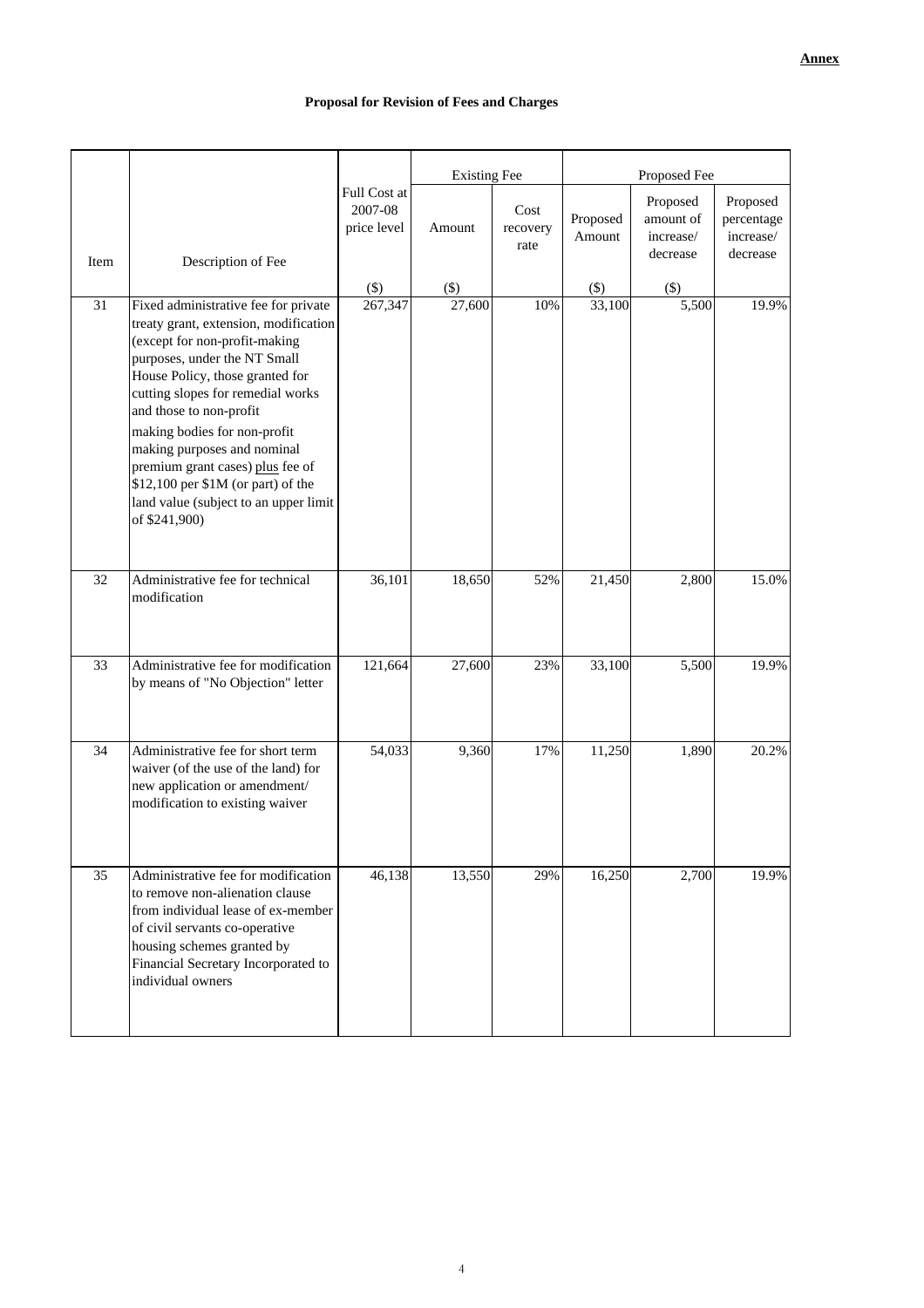|      |                                                                                                                                                                                                                                                                                                                                                        |                                        | <b>Existing Fee</b> |                          | Proposed Fee       |                                                |                                                 |
|------|--------------------------------------------------------------------------------------------------------------------------------------------------------------------------------------------------------------------------------------------------------------------------------------------------------------------------------------------------------|----------------------------------------|---------------------|--------------------------|--------------------|------------------------------------------------|-------------------------------------------------|
| Item | Description of Fee                                                                                                                                                                                                                                                                                                                                     | Full Cost at<br>2007-08<br>price level | Amount              | Cost<br>recovery<br>rate | Proposed<br>Amount | Proposed<br>amount of<br>increase/<br>decrease | Proposed<br>percentage<br>increase/<br>decrease |
|      |                                                                                                                                                                                                                                                                                                                                                        | $(\$)$                                 | $($ \$)             |                          | $($ \$)            | $($ \$)                                        |                                                 |
| 36   | Administrative fee for modification<br>by waiver letter for co-operative<br>building society cases to waive the<br>live-in requirement upon the<br>transfer of title from the society to<br>individual members or "local<br>government officer" requirement<br>upon the transfer of an officer to the<br>hospital authority or other similar<br>bodies | 16,860                                 | 1,210               | 7%                       | 1,450              | 240                                            | 19.8%                                           |
| 37   | Administrative fee for short term<br>tenancy - direct grant (other than to<br>non-profit making/charitable<br>tenants)                                                                                                                                                                                                                                 | 78,599                                 | 9,360               | 12%                      | 11,250             | 1,890                                          | 20.2%                                           |
| 38   | Administrative fee for short term<br>tenancy - amendment/modification<br>to user clause of existing tenancy, or<br>amendment to tenancy agreement<br>where such has been initiated by<br>action/at the request of the tenant                                                                                                                           | 46,308                                 | 9,360               | 20%                      | 11,250             | 1,890                                          | 20.2%                                           |
| 39   | Administrative fee for temporary<br>waiver (of the use of a building) for<br>new application or<br>amendment/modification to user,<br>area or ownership in existing waiver                                                                                                                                                                             | 58,706                                 | 26,500              | 45%                      | 30,500             | 4,000                                          | 15.1%                                           |
| 40   | Administrative fee per case for<br>establishment of missing lots and<br>boundary rectification of non Small<br>House cases                                                                                                                                                                                                                             | 47,782                                 | 25,400              | 53%                      | 29,200             | 3,800                                          | 15.0%                                           |
| 41   | Administrative fee for retrospective<br>consent letter for tree felling                                                                                                                                                                                                                                                                                | 47,550                                 | 35,550              | 75%                      | 39,100             | 3,550                                          | 10.0%                                           |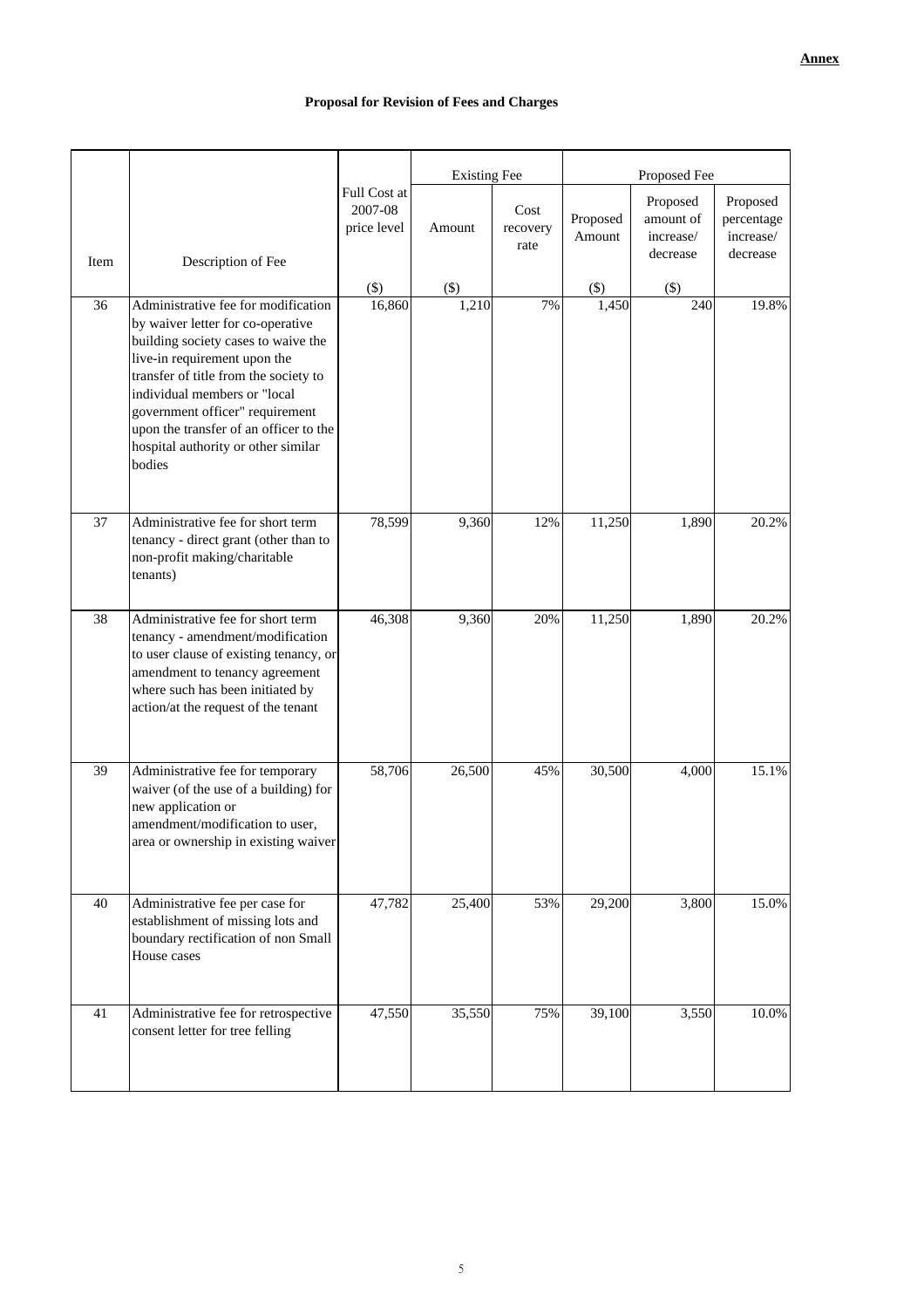|      |                                                                                                                                                                                                                                                                                                                                                                                                                    |                                        | <b>Existing Fee</b> |                          | Proposed Fee       |                                                |                                                 |
|------|--------------------------------------------------------------------------------------------------------------------------------------------------------------------------------------------------------------------------------------------------------------------------------------------------------------------------------------------------------------------------------------------------------------------|----------------------------------------|---------------------|--------------------------|--------------------|------------------------------------------------|-------------------------------------------------|
| Item | Description of Fee                                                                                                                                                                                                                                                                                                                                                                                                 | Full Cost at<br>2007-08<br>price level | Amount              | Cost<br>recovery<br>rate | Proposed<br>Amount | Proposed<br>amount of<br>increase/<br>decrease | Proposed<br>percentage<br>increase/<br>decrease |
|      |                                                                                                                                                                                                                                                                                                                                                                                                                    | $(\$)$                                 | $($ \$)             |                          | $($ \$)            | $($ \$)                                        |                                                 |
| 42   | Fixed administrative fee for<br>possession licence plus fee of<br>\$6,060 per \$1M (or part) of the land<br>value (subject to an upper limit of<br>\$121,000), i.e. 50% of the<br>administrative fee applicable for the<br>grant assessed in relation to the<br>capital sum (premium)                                                                                                                              | 129,968                                | 13,800              | 11%                      | 16,550             | 2,750                                          | 19.9%                                           |
| 43   | Fixed administrative fee for regrant<br>including those documented by<br>conditions of lease extension but<br>excluding those regrants covered<br>under Financial Secretary<br>Incorporated leases extension cases<br>or assignment of flats/units from<br>Financial Secretary Incorporated<br>plus fee of \$12,100 per \$1M (or<br>part) of the "after" land value<br>(subject to an upper limit of<br>\$201,600) | 137,816                                | 27,600              | 20%                      | 33,100             | 5,500                                          | 19.9%                                           |
| 44   | Administrative fee for assignment of<br>flats or units from Financial<br>Secretary Incorporated - fee on top<br>of the fee charged by Legal<br><b>Advisory Conveyancing Office</b>                                                                                                                                                                                                                                 | 917                                    | 885                 | 97%                      | 915                | 30                                             | 3.4%                                            |
| 45   | Fixed administrative fee for<br>cancellation of re-entry                                                                                                                                                                                                                                                                                                                                                           | 141,812                                | 37,700              | 27%                      | 45,250             | 7,550                                          | 20.0%                                           |
| 46   | A once and for all administrative fee<br>for licence for temporary bridges<br>and conveyors over public streets,<br>deep bore wells, pipeline/cables<br>(including submarine cables)<br>excluding those under item 47                                                                                                                                                                                              | 46,543                                 | 25,400              | 55%                      | 29,200             | 3,800                                          | 15.0%                                           |
| 47   | A once and for all administrative fee<br>for licence for minor drainage<br>channels/pipes/minor waterpipes                                                                                                                                                                                                                                                                                                         | 45,626                                 | 25,400              | 56%                      | 29,200             | 3,800                                          | 15.0%                                           |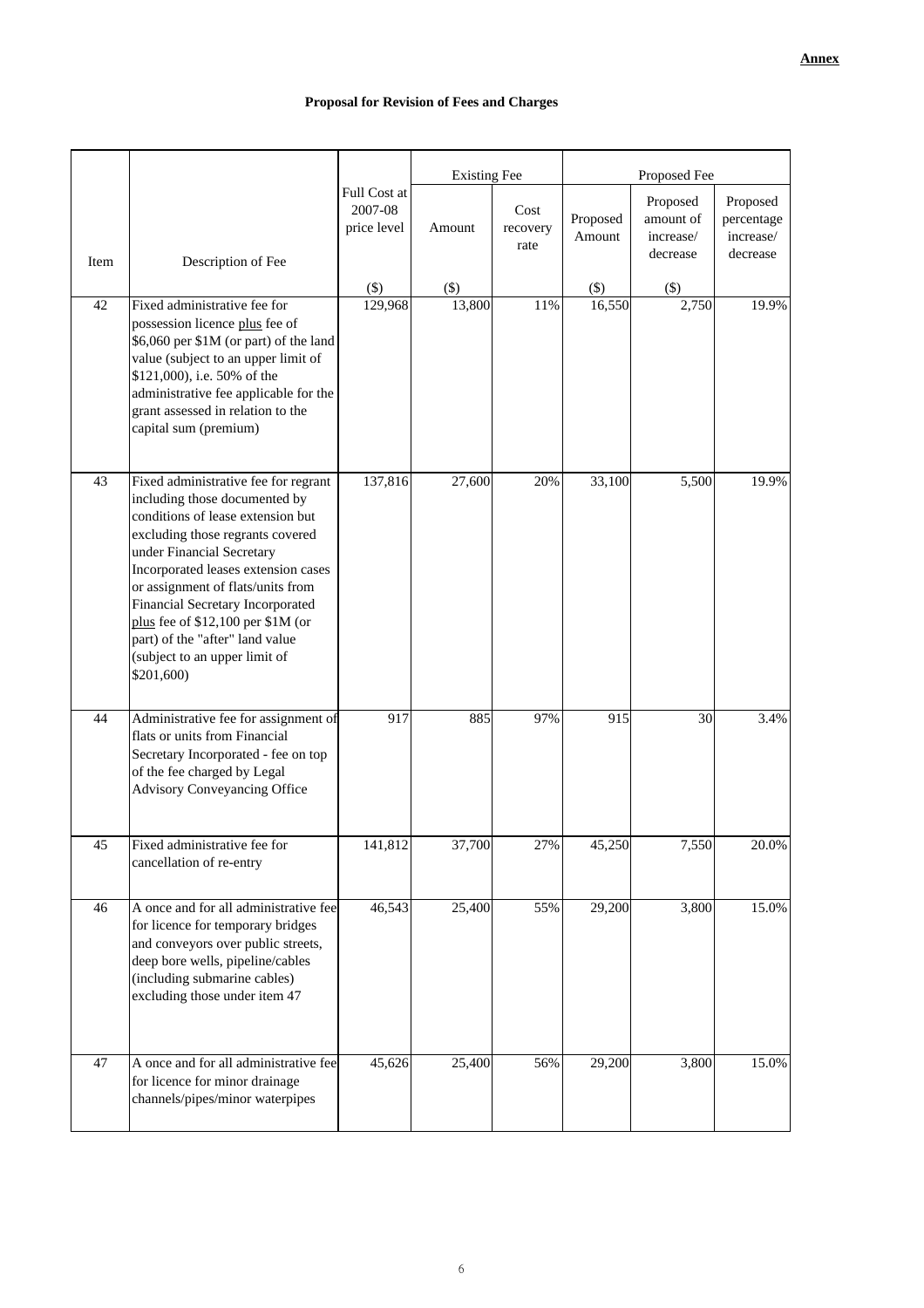|      |                                                                                                                                                                                                                                                                                                                                                            |                                        | <b>Existing Fee</b> |                          | Proposed Fee       |                                                |                                                 |
|------|------------------------------------------------------------------------------------------------------------------------------------------------------------------------------------------------------------------------------------------------------------------------------------------------------------------------------------------------------------|----------------------------------------|---------------------|--------------------------|--------------------|------------------------------------------------|-------------------------------------------------|
|      |                                                                                                                                                                                                                                                                                                                                                            | Full Cost at<br>2007-08<br>price level | Amount              | Cost<br>recovery<br>rate | Proposed<br>Amount | Proposed<br>amount of<br>increase/<br>decrease | Proposed<br>percentage<br>increase/<br>decrease |
| Item | Description of Fee                                                                                                                                                                                                                                                                                                                                         | \$)                                    | $($ \$              |                          | $(\$)$             | $($ \$                                         |                                                 |
| 48   | Fixed administrative fee for issue of<br>Deed of Easement or substantial<br>amendment to an easement for<br>permanent rights plus fee of<br>\$12,100 per \$1M (or part) of<br>premium (subject to an upper limit<br>of \$201,600) (Land Administrative<br>Meeting may approve a higher fee<br>upon Legal Advisory Conveyancing<br>Office's recommendation) | 100,338                                | 27,600              | 28%                      | 33,100             | 5,500                                          | 19.9%                                           |
| 49   | Administrative fee for<br>encroachments on Government<br>land-sheet piling or temporary<br>ground anchors extending into<br>Government land and a "No<br>Objection" letter is issued                                                                                                                                                                       | 40,095                                 | 24,250              | 60%                      | 27,900             | 3,650                                          | 15.1%                                           |
| 50   | A once and for all administrative fee<br>for block licence                                                                                                                                                                                                                                                                                                 | 49,477                                 | 25,400              | 51%                      | 29,200             | 3,800                                          | 15.0%                                           |
| 51   | Administrative fee for consent letter<br>to vary the description of approved<br>building plans stated in lease<br>conditions with no premium<br>implication cases                                                                                                                                                                                          | 25,245                                 | 16,900              | 67%                      | 19,450             | 2,550                                          | 15.1%                                           |
| 52   | Nominal fee for light rail transit<br>running lines including stops, &<br>minor supporting facilities (or the<br>charge will be the cost of making<br>the reserve available, whichever is<br>higher) (per annum) (Note 2)                                                                                                                                  | NA                                     | 1,310               | NA                       | 1,360              | 50                                             | 3.8%                                            |
| 53   | Nominal fee for light rail transit<br>electrical cables outside the light<br>rail transit reserve (or the charge<br>will be the cost of making the<br>reserve available, whichever is<br>higher) (per annum) (Note 2)                                                                                                                                      | <b>NA</b>                              | 1,310               | <b>NA</b>                | 1,360              | 50                                             | 3.8%                                            |
| 54   | Administrative fee for issue of<br>"chap chius" to land owners (per<br>copy)                                                                                                                                                                                                                                                                               | 384                                    | 170                 | 44%                      | 195                | 25                                             | 14.7%                                           |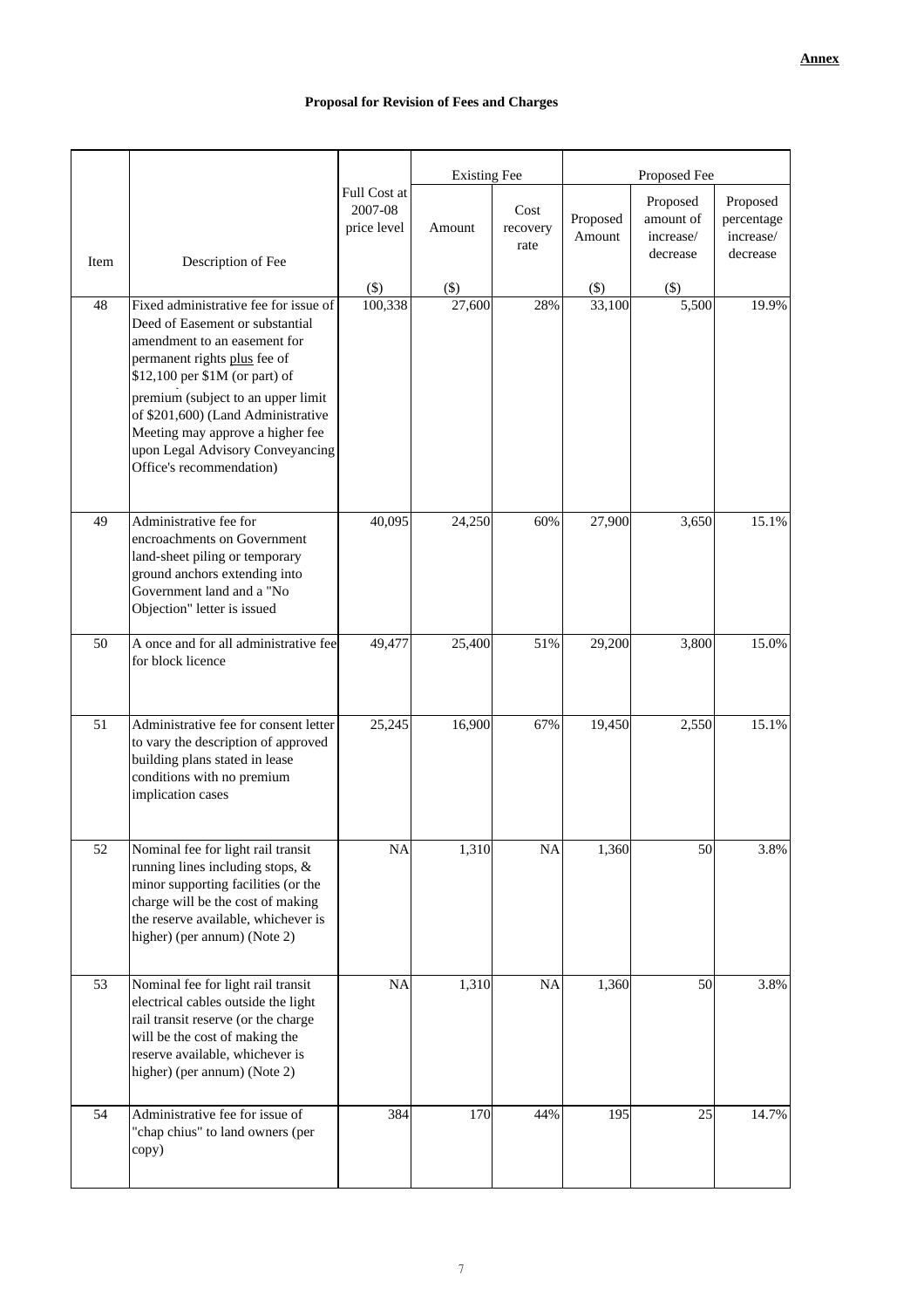|      |                                                                                                                                                            |                                        | <b>Existing Fee</b> |                          | Proposed Fee       |                                                |                                                 |
|------|------------------------------------------------------------------------------------------------------------------------------------------------------------|----------------------------------------|---------------------|--------------------------|--------------------|------------------------------------------------|-------------------------------------------------|
| Item |                                                                                                                                                            | Full Cost at<br>2007-08<br>price level | Amount              | Cost<br>recovery<br>rate | Proposed<br>Amount | Proposed<br>amount of<br>increase/<br>decrease | Proposed<br>percentage<br>increase/<br>decrease |
|      | Description of Fee                                                                                                                                         | $(\$)$                                 | $($ \$              |                          | $(\$)$             | $(\$)$                                         |                                                 |
| 55   | Enquiry fee for Government rent/<br>premium per lot per enquiry (for<br>New Territories area)                                                              | 774                                    | 185                 | 24%                      | 220                | 35                                             | 18.9%                                           |
| 56   | Enquiry fee for Government rent/<br>premium per lot per enquiry (for<br>New Kowloon and Hong Kong<br>areas)                                                | 156                                    | 99                  | 63%                      | 115                | 16                                             | 16.2%                                           |
| 57   | Fee for copying of land records in<br>connection with application from<br>utility companies                                                                | 815                                    | 790                 | 97%                      | 815                | 25                                             | 3.2%                                            |
| 58   | Fee for provision of slope<br>maintenance responsibility<br>information (per 2 pages of<br>printout)                                                       | 26                                     | 6                   | 23%                      | 7                  |                                                | 16.7%                                           |
| 59   | Fee for location filming on<br>Government land up to one month<br>(per application)                                                                        | 3,917                                  | 3,790               | 97%                      | 3,920              | 130                                            | 3.4%                                            |
| 60   | Fee for location filming on<br>Government land - for any part of a<br>month after the first month (per<br>application)                                     | 3,917                                  | 3,790               | 97%                      | 3,920              | 130                                            | 3.4%                                            |
| 61   | Fee for cancellation of re-<br>entry/vesting for non-payment of<br>Government rent, and for non-<br>payment of regrant premium<br>instalments in FSI cases | 21,534                                 | 20,800              | 97%                      | 21,550             | 750                                            | 3.6%                                            |
| 62   | Reinstatement of suspended/<br>cancelled consent to agreement for<br>sale and purchase (per case)                                                          | 27,710                                 | 26,800              | 97%                      | 27,700             | 900                                            | 3.4%                                            |
| 63   | Disclosure of computerised "A"<br>book record (per case)                                                                                                   | 197                                    | 190                 | 96%                      | 195                | 5                                              | 2.6%                                            |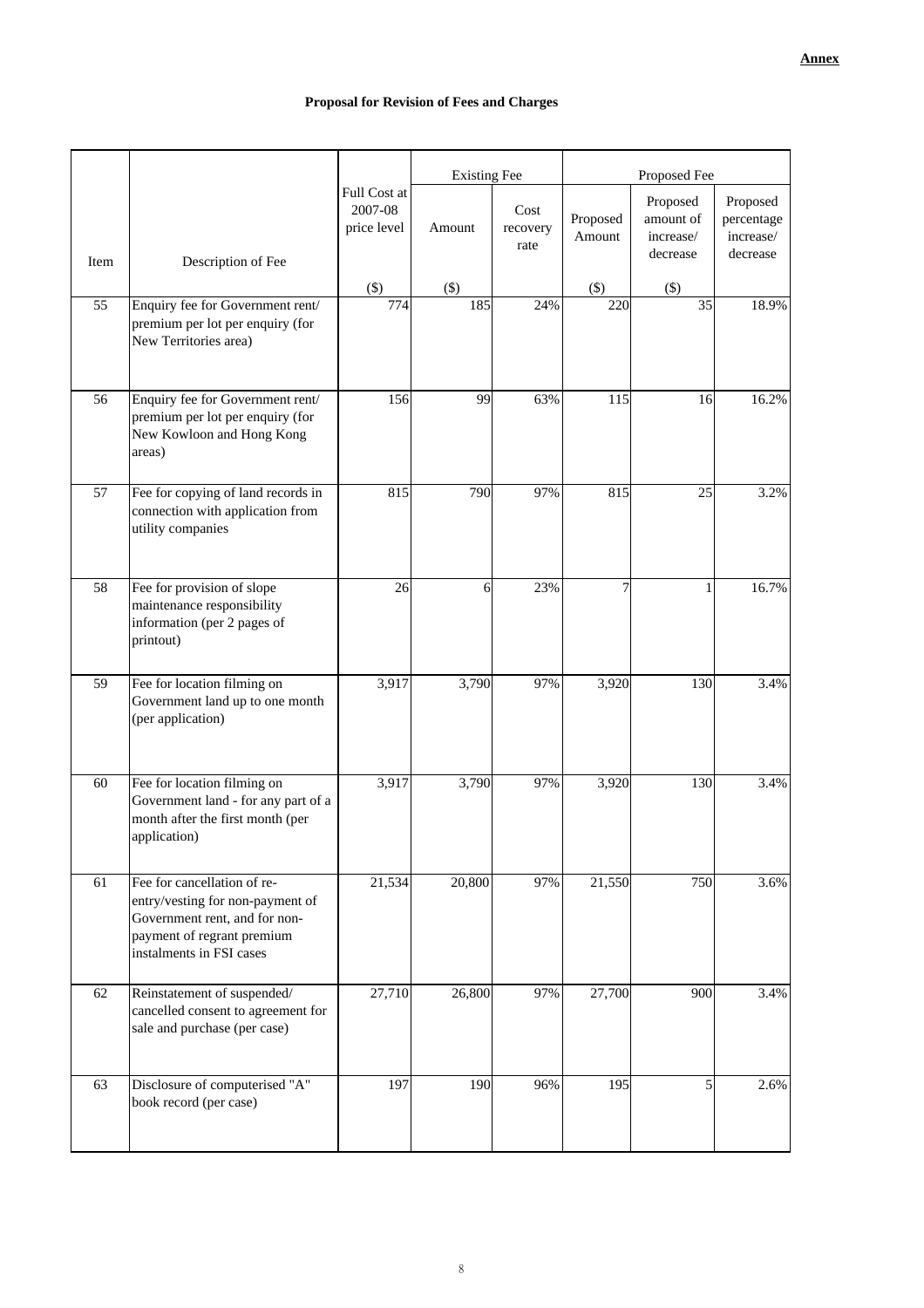|      |                                                                                                                                                                                                                                                                                                            |                                        | <b>Existing Fee</b> |                          | Proposed Fee       |                                                |                                                 |
|------|------------------------------------------------------------------------------------------------------------------------------------------------------------------------------------------------------------------------------------------------------------------------------------------------------------|----------------------------------------|---------------------|--------------------------|--------------------|------------------------------------------------|-------------------------------------------------|
| Item | Description of Fee                                                                                                                                                                                                                                                                                         | Full Cost at<br>2007-08<br>price level | Amount              | Cost<br>recovery<br>rate | Proposed<br>Amount | Proposed<br>amount of<br>increase/<br>decrease | Proposed<br>percentage<br>increase/<br>decrease |
|      |                                                                                                                                                                                                                                                                                                            | $($ \$                                 | $(\$)$              |                          | $(\$)$             | $($ \$)                                        |                                                 |
| 64   | Fee for surrender of Government<br>lease or other tenancy from the<br>Government in exchange for a new<br>grant of land for NT Small House<br>cases                                                                                                                                                        | 6,661                                  | 6,100               | 92%                      | 6,660              | 560                                            | 9.2%                                            |
| 65   | NT small house - modification<br>(whether effected by modification to<br>the original lease or by exchange) to<br>permit the erection of a building<br>which would be exempted from the<br>provisions of the Buildings Ord.<br>(NTSH) concessionary grant                                                  | 29,157                                 | 3,800               | 13%                      | 4,560              | 760                                            | 20.0%                                           |
| 66   | NT small house - modification<br>(whether effected by modification to<br>the original lease or by exchange) to<br>permit the erection of a building<br>which would be exempted from the<br>provisions of the Buildings Ord.<br>(NTSH) non-concessionary grant                                              | 33,672                                 | 8,200               | 24%                      | 9,840              | 1,640                                          | 20.0%                                           |
| 67   | NT small house - modification<br>(whether effected by modification to<br>the original lease or by exchange) to<br>permit the erection of a building<br>which would be exempted from the<br>provisions of the Buildings<br>Ordinance (NTSH) rectification of<br>house boundary (inclusive of survey<br>fee) | 13,647                                 | 14,900              | 109%                     | 13,650             | $-1,250$                                       | $-8.4%$                                         |
| 68   | NT small house - removal of non-<br>assignment clause and assignment<br>in shares - Private Treaty Grants /<br>Free Building Licence / Exchange<br>(per case)                                                                                                                                              | 10,162                                 | 3,300               | 32%                      | 3,960              | 660                                            | 20.0%                                           |
| 69   | NT small house - removal of non-<br>assignment clause and assignment<br>in shares - Building Licence for post<br>1898 villagers at full chart R rates<br>(per case)                                                                                                                                        | 10,544                                 | 5,100               | 48%                      | 5,870              | 770                                            | 15.1%                                           |
| 70   | NT small house - assignment /<br>partition of the non-building portion<br>of a S.H. lot governed by a building<br>licence - Free Building Licence for<br>indigenous villagers (per case)                                                                                                                   | 9,295                                  | 2,300               | 25%                      | 2,760              | 460                                            | 20.0%                                           |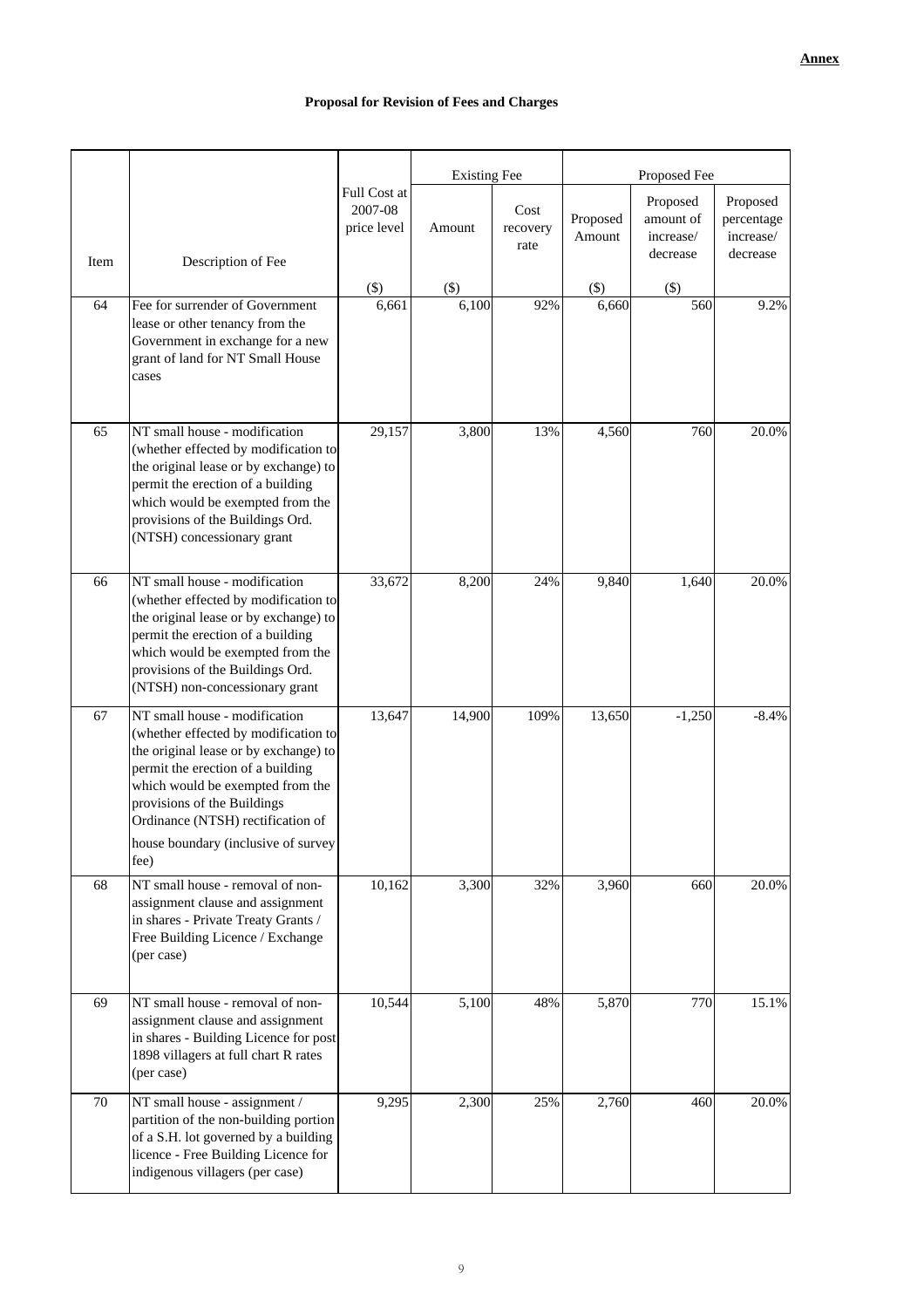|      |                                                                                                                                                                                                             |                                        | <b>Existing Fee</b> |                          | Proposed Fee       |                                                |                                                 |
|------|-------------------------------------------------------------------------------------------------------------------------------------------------------------------------------------------------------------|----------------------------------------|---------------------|--------------------------|--------------------|------------------------------------------------|-------------------------------------------------|
| Item | Description of Fee                                                                                                                                                                                          | Full Cost at<br>2007-08<br>price level | Amount              | Cost<br>recovery<br>rate | Proposed<br>Amount | Proposed<br>amount of<br>increase/<br>decrease | Proposed<br>percentage<br>increase/<br>decrease |
|      |                                                                                                                                                                                                             | $(\$)$                                 | $(\$)$              |                          | $(\$)$             | $($ \$)                                        |                                                 |
| 71   | NT small house - assignment /<br>partition of the non-building portion<br>of a S.H. lot governed by a building<br>licence - Building Licence for post<br>1898 villagers at full chart R rates<br>(per case) | 9,191                                  | 3,600               | 39%                      | 4,320              | 720                                            | 20.0%                                           |
| 72   | NT small house - relaxation of<br>restriction on mortgage for small<br>house - built under Building<br>Licence / Free Building Licence<br>(per case)                                                        | 7,676                                  | 2,900               | 38%                      | 3,480              | 580                                            | 20.0%                                           |
| 73   | NT small house - relaxation of<br>restriction on mortgage for small<br>house - granted by Private Treaty<br>Grants or exchange (per case)                                                                   | 9,040                                  | 3,700               | 41%                      | 4,260              | 560                                            | 15.1%                                           |
| 74   | NT small house - Private Treaty<br>Grants to indigenous villagers<br>(concessionary grant) (per case)                                                                                                       | 31,119                                 | 9,100               | 29%                      | 10,900             | 1,800                                          | 19.8%                                           |
| 75   | NT small house - Private Treaty<br>Grants to indigenous villagers by<br>surrendering Government land<br>licences / MOT permits<br>(concessionary grant) (per case)                                          | 30,112                                 | 2,100               | 7%                       | 2,520              | 420                                            | 20.0%                                           |
| 76   | NT small house - free building<br>licence for indigenous villagers<br>(concessionary grant) (per case)                                                                                                      | 30,433                                 | 5,400               | 18%                      | 6,480              | 1,080                                          | 20.0%                                           |
| 77   | NT small house - building licence<br>for post 1898 villagers at full chart<br>R rates (per case)                                                                                                            | 30,433                                 | 4,000               | 13%                      | 4,800              | 800                                            | 20.0%                                           |
| 78   | NT small house - rebuilding of<br>domestic structure covered by a 10-<br>year MOT permit / Government<br>land licences (per case)                                                                           | 10,619                                 | 2,100               | 20%                      | 2,520              | 420                                            | 20.0%                                           |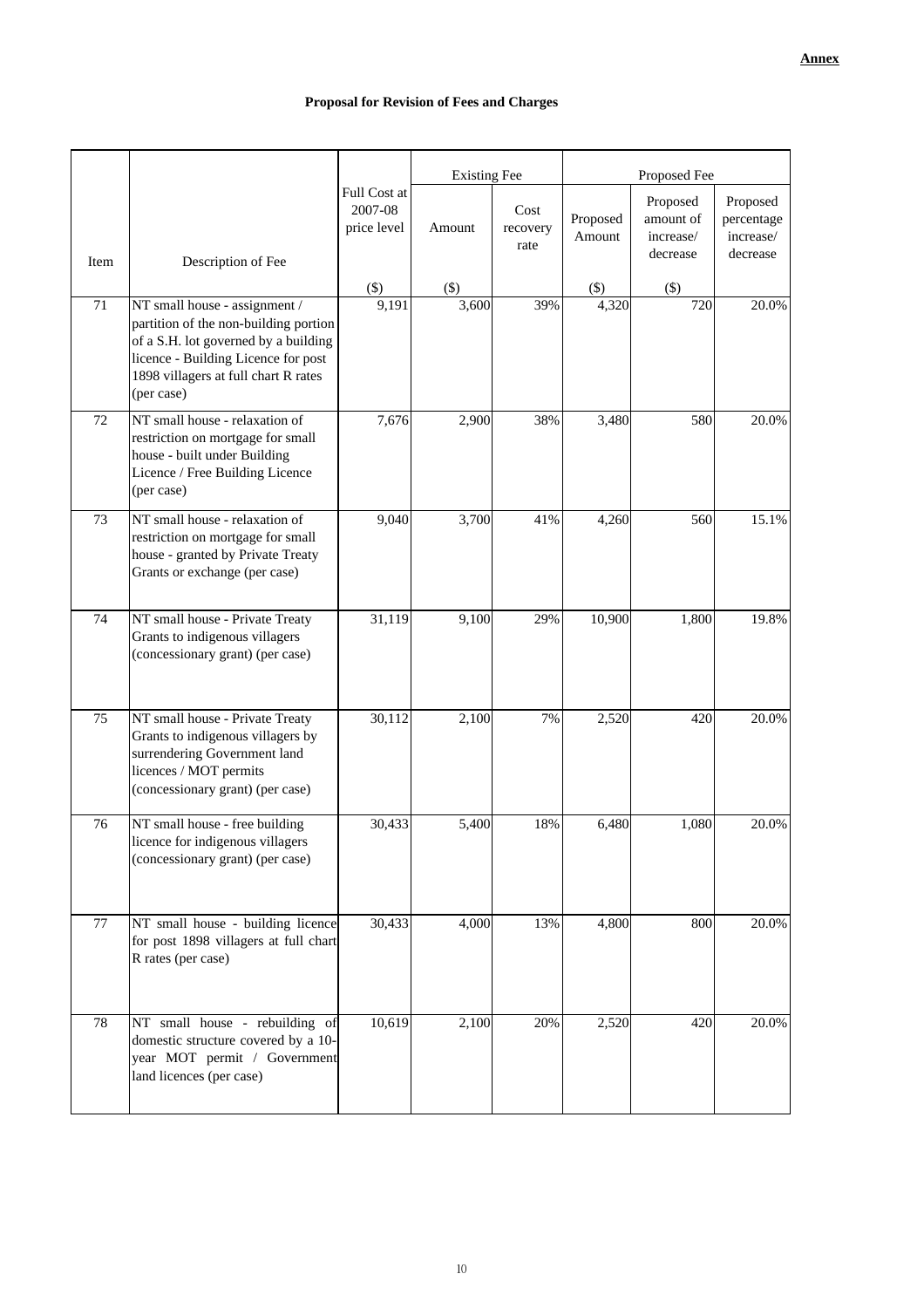|                   |                                                                                                                                      |                                        | <b>Existing Fee</b> |                          | Proposed Fee       |                                                |                                                 |
|-------------------|--------------------------------------------------------------------------------------------------------------------------------------|----------------------------------------|---------------------|--------------------------|--------------------|------------------------------------------------|-------------------------------------------------|
| Item              | Description of Fee                                                                                                                   | Full Cost at<br>2007-08<br>price level | Amount              | Cost<br>recovery<br>rate | Proposed<br>Amount | Proposed<br>amount of<br>increase/<br>decrease | Proposed<br>percentage<br>increase/<br>decrease |
|                   |                                                                                                                                      | $($ \$                                 | $($ \$              |                          | $(\$)$             | $($ \$)                                        |                                                 |
|                   | (b) Provision of copies of documents and government information to the public by the Lands                                           |                                        |                     |                          |                    |                                                |                                                 |
| <b>Department</b> |                                                                                                                                      |                                        |                     |                          |                    |                                                |                                                 |
| 79                | Plans attached to Government lease<br>and counterpart, or other document<br>or copies (other than photocopies)<br>thereof (per plan) | 7,609                                  | 5,800               | 76%                      | 6,380              | 580                                            | 10.0%                                           |
| 80                | Film Reproduction - graphic film of<br>size 760 x 300 mm (per copy)                                                                  | 65                                     | 61                  | 94%                      | 65                 | $\overline{4}$                                 | 6.6%                                            |
| 81                | Film Reproduction - graphic film<br>per additional unit of 760 x 150 mm<br>(per copy)                                                | 21                                     | 20                  | 95%                      | 21                 | $\mathbf{1}$                                   | 5.0%                                            |
| 82                | Film Reproduction - documentary<br>negative of size 210 x 297 mm (per<br>copy)                                                       | 72                                     | 66                  | 92%                      | 72                 | 6                                              | 9.1%                                            |
| 83                | Colour Photocopy - colour<br>photocopy print of size A3 or A4<br>(per copy) (Note 3)                                                 | 30                                     | 28                  | 93%                      | 30                 | $\overline{2}$                                 | 7.1%                                            |
| 84                | Colour Photocopy - black/white<br>photocopy print of size A3 or A4<br>(per copy) (Note 3)                                            | 28                                     | 27                  | 96%                      | 30                 | 3                                              | 11.1%                                           |
| 85                | Aerial photo mosaic (inkjet print) -<br>with lamination                                                                              | 586                                    | 535                 | 91%                      | 585                | 50                                             | 9.3%                                            |
| 86                | Aerial photo mosaic (inkjet print) -<br>with lamination and mounting                                                                 | 1,029                                  | 940                 | 91%                      | 1,030              | 90                                             | 9.6%                                            |
| 87                | Data charge for digital topographic<br>map database - B1000 (per sheet)                                                              | 256                                    | 230                 | 90%                      | 255                | 25                                             | 10.9%                                           |
| $88\,$            | Data charge for digital topographic<br>map database - B5000 (per sheet)                                                              | 312                                    | 285                 | 91%                      | 310                | 25                                             | $8.8\%$                                         |
| 89                | Data charge for digital topographic<br>map database - B10000 (per sheet)                                                             | 562                                    | 515                 | 92%                      | 560                | 45                                             | 8.7%                                            |
| 90                | Data charge for digital topographic<br>map database - B20000 (per sheet)                                                             | 332                                    | 305                 | 92%                      | 330                | 25                                             | 8.2%                                            |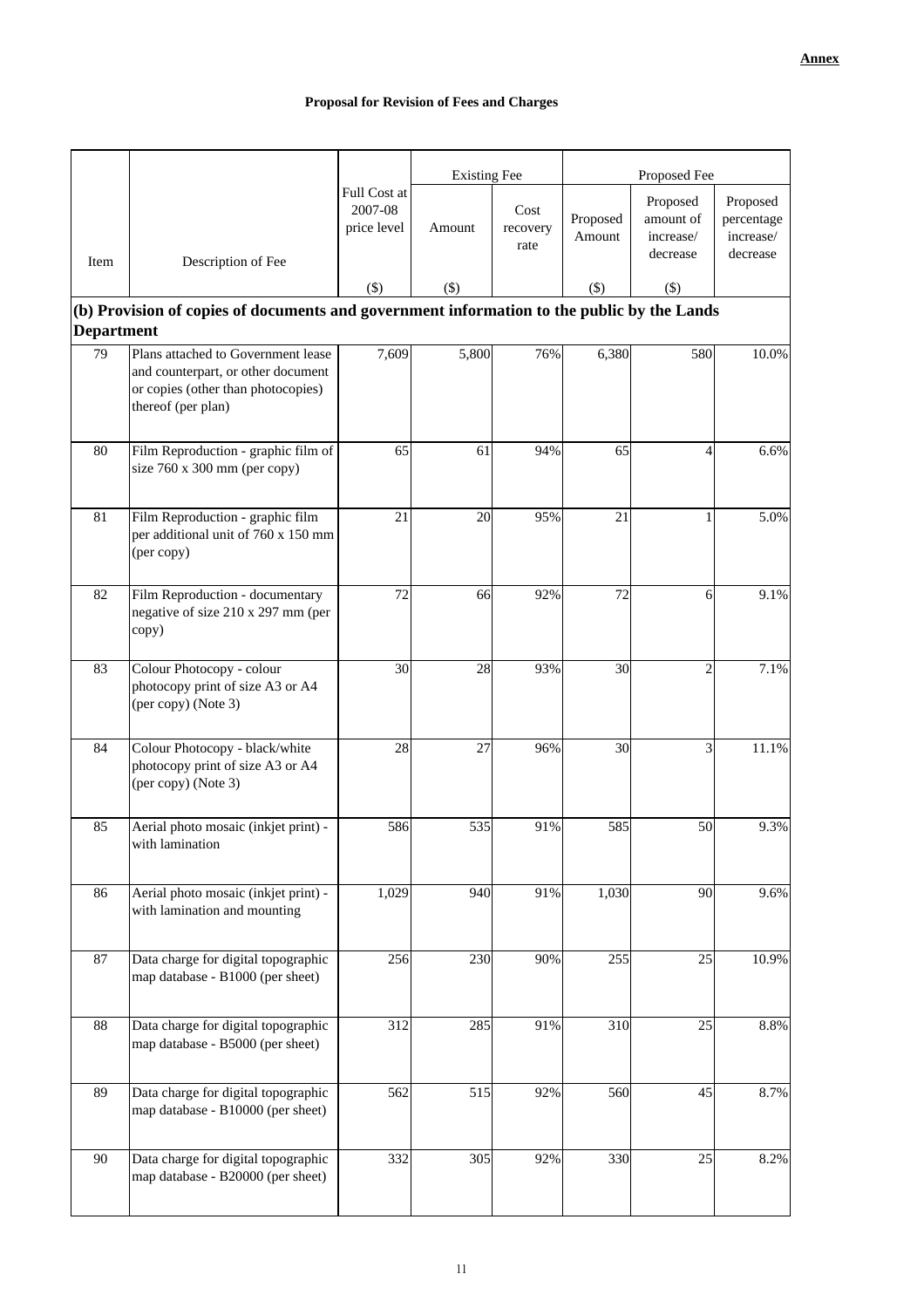|      |                                                                                                 |                                        | <b>Existing Fee</b> |                          |                    | Proposed Fee                                   |                                                 |  |
|------|-------------------------------------------------------------------------------------------------|----------------------------------------|---------------------|--------------------------|--------------------|------------------------------------------------|-------------------------------------------------|--|
| Item | Description of Fee                                                                              | Full Cost at<br>2007-08<br>price level | Amount              | Cost<br>recovery<br>rate | Proposed<br>Amount | Proposed<br>amount of<br>increase/<br>decrease | Proposed<br>percentage<br>increase/<br>decrease |  |
|      |                                                                                                 | $(\$)$                                 | $(\$)$              |                          | $(\$)$             | $($ \$)                                        |                                                 |  |
| 91   | Data charge for digital land<br>boundary database - C1000 (per<br>sheet)                        | 256                                    | 230                 | 90%                      | 255                | 25                                             | 10.9%                                           |  |
| 92   | Data charge for Geo-reference<br>database - G1000 (per sheet)                                   | 213                                    | 195                 | 92%                      | 215                | 20                                             | 10.3%                                           |  |
| 93   | Data dictionary (per database) (Note<br>4)                                                      | <b>NA</b>                              | 230                 | <b>NA</b>                | 255                | 25                                             | 10.9%                                           |  |
| 94   | GeoCommunity Data Charge (per<br>district per copy)                                             | 1,206                                  | 1,100               | 91%                      | 1,210              | 110                                            | 10.0%                                           |  |
| 95   | Data charge of Digital Orthophoto<br>DOP 5000 (per tile)                                        | 726                                    | 655                 | 90%                      | 720                | 65                                             | 9.9%                                            |  |
| 96   | Film and chemical for film<br>development - colour 200' (per roll)                              | 9,971                                  | 9,560               | 96%                      | 9,970              | 410                                            | 4.3%                                            |  |
| 97   | Digital Plan Copying - Copier Print<br>A0 (per sheet)                                           | 45                                     | 42                  | 93%                      | 45                 | 3                                              | 7.1%                                            |  |
| 98   | Digital Plan Copying - Copier Print<br>914 x 1189 mm (per sheet)                                | 45                                     | 42                  | 93%                      | 45                 | 3                                              | 7.1%                                            |  |
| 99   | Digital Plan Copying - Copier Print<br>841 x 594 mm (per additional unit<br>to fee item no. 97) | 11                                     | 10                  | 91%                      | 11                 | 1                                              | $10.0\%$                                        |  |
| 100  | Digital Plan Copying - Copier Print<br>914 x 594 mm (per additional unit<br>to fee item no. 98) | 11                                     | 10                  | 91%                      | 11                 | 1                                              | $10.0\%$                                        |  |
| 101  | Digital Plan Copying - Copier Film<br>A0 (per film)                                             | 73                                     | 70                  | 96%                      | 75                 | 5                                              | 7.1%                                            |  |
| 102  | Digital Plan Copying - Copier Film<br>914 x 1189 mm (per film)                                  | 76                                     | 70                  | 92%                      | 75                 | 5                                              | 7.1%                                            |  |
| 103  | Digital Plan Copying - Copier Film<br>841 x 594 mm (per additional unit<br>to fee item no. 101) | 25                                     | 24                  | 96%                      | 26                 | $\overline{c}$                                 | 8.3%                                            |  |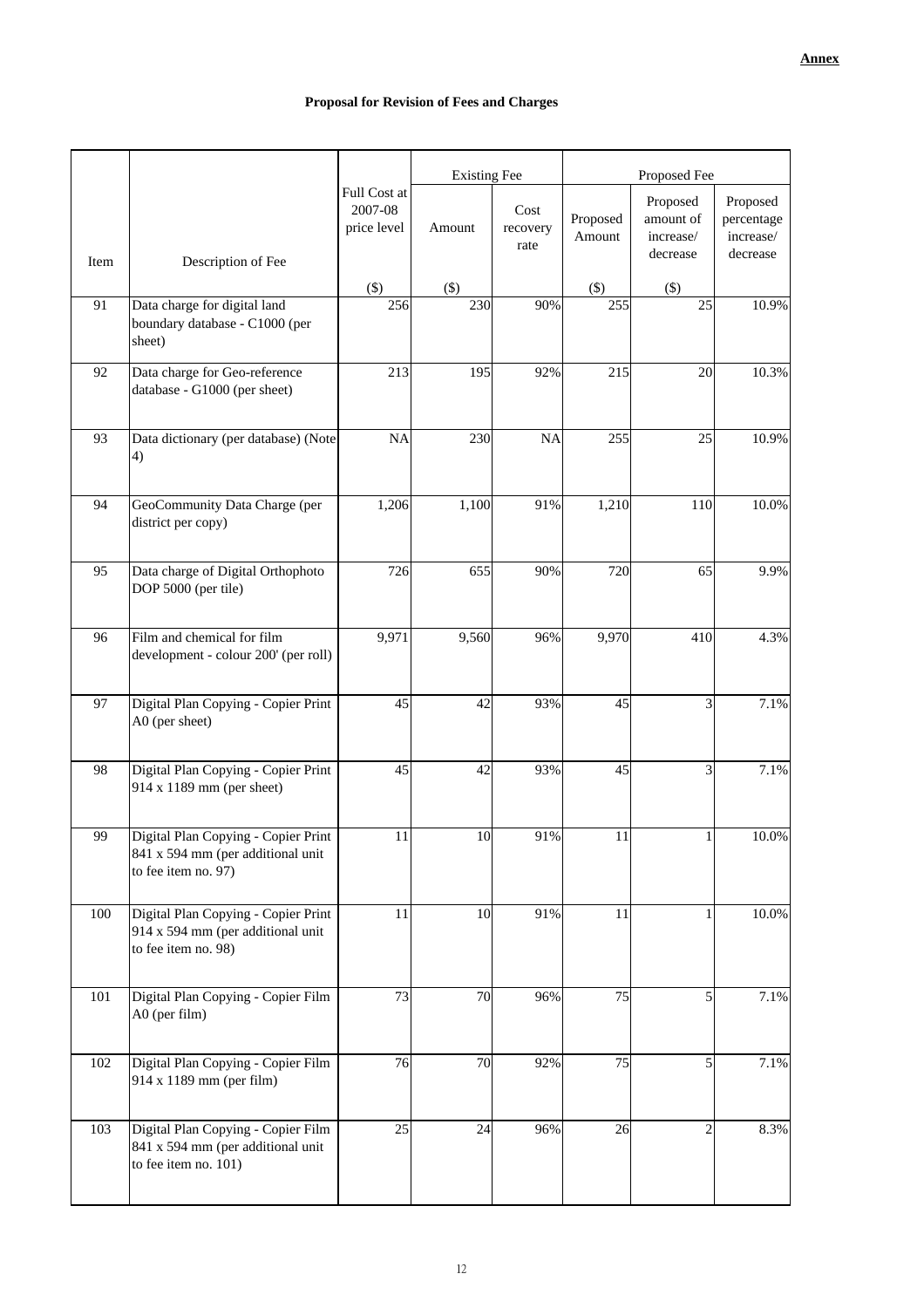|      |                                                                                                 |                                        | <b>Existing Fee</b> |                          | Proposed Fee       |                                                |                                                 |
|------|-------------------------------------------------------------------------------------------------|----------------------------------------|---------------------|--------------------------|--------------------|------------------------------------------------|-------------------------------------------------|
|      |                                                                                                 | Full Cost at<br>2007-08<br>price level | Amount              | Cost<br>recovery<br>rate | Proposed<br>Amount | Proposed<br>amount of<br>increase/<br>decrease | Proposed<br>percentage<br>increase/<br>decrease |
| Item | Description of Fee                                                                              | $(\$)$                                 | $(\$)$              |                          | $(\$)$             | $($ \$)                                        |                                                 |
| 104  | Digital Plan Copying - Copier Film<br>914 x 594 mm (per additional unit<br>to fee item no. 102) | 26                                     | 24                  | 92%                      | 26                 | $\overline{2}$                                 | 8.3%                                            |
| 105  | Reproduction of Large Format<br>Photo - Full Film 1 x (250 x 250<br>mm) (per film)              | 126                                    | 120                 | 95%                      | 125                | 5                                              | 4.2%                                            |
| 106  | Reproduction of Large Format<br>Photo - Full Film $2 \times (500 \times 500$<br>mm) (per film)  | 174                                    | 170                 | 98%                      | 175                | 5                                              | 2.9%                                            |
| 107  | <b>Reproduction of Large Format</b><br>Photo - Enlargement (250 x 250<br>mm) (per sheet)        | 293                                    | 275                 | 94%                      | 295                | 20                                             | 7.3%                                            |
| 108  | Reproduction of Large Format<br>Photo - Enlargement (500 x 500<br>mm) (per sheet)               | 415                                    | 390                 | 94%                      | 415                | 25                                             | 6.4%                                            |
| 109  | Reproduction of Large Format<br>Photo - Enlargement (760 x 760<br>mm) (per sheet)               | 539                                    | 505                 | 94%                      | 540                | 35                                             | 6.9%                                            |
| 110  | Reproduction of Large Format<br>Photo - Enlargement (915 x 915<br>mm) (per sheet)               | 662                                    | 615                 | 93%                      | 660                | 45                                             | 7.3%                                            |
| 111  | <b>Reproduction of Large Format</b><br>Photo - Enlargement (1065 x 1065<br>mm) (per sheet)      | 772                                    | 720                 | 93%                      | 770                | 50                                             | 6.9%                                            |
| 112  | Reproduction of Large Format<br>Photo - Enlargement (1220 x 1220<br>mm) (per sheet)             | 896                                    | 835                 | 93%                      | 895                | 60                                             | 7.2%                                            |
| 113  | Inkjet Printing - Inkjet Photo paper<br>300 x 300 mm (per sheet)                                | 55                                     | 52                  | 95%                      | 55                 | 3                                              | 5.8%                                            |
| 114  | <b>Inkjet Printing - Inkjet Coated paper</b><br>300 x 300 mm (per sheet)                        | 39                                     | 36                  | 92%                      | 39                 | 3                                              | 8.3%                                            |
| 115  | Inspection of computation folder<br>(per computation folder)                                    | 70                                     | 66                  | 94%                      | 70                 | 4                                              | 6.1%                                            |